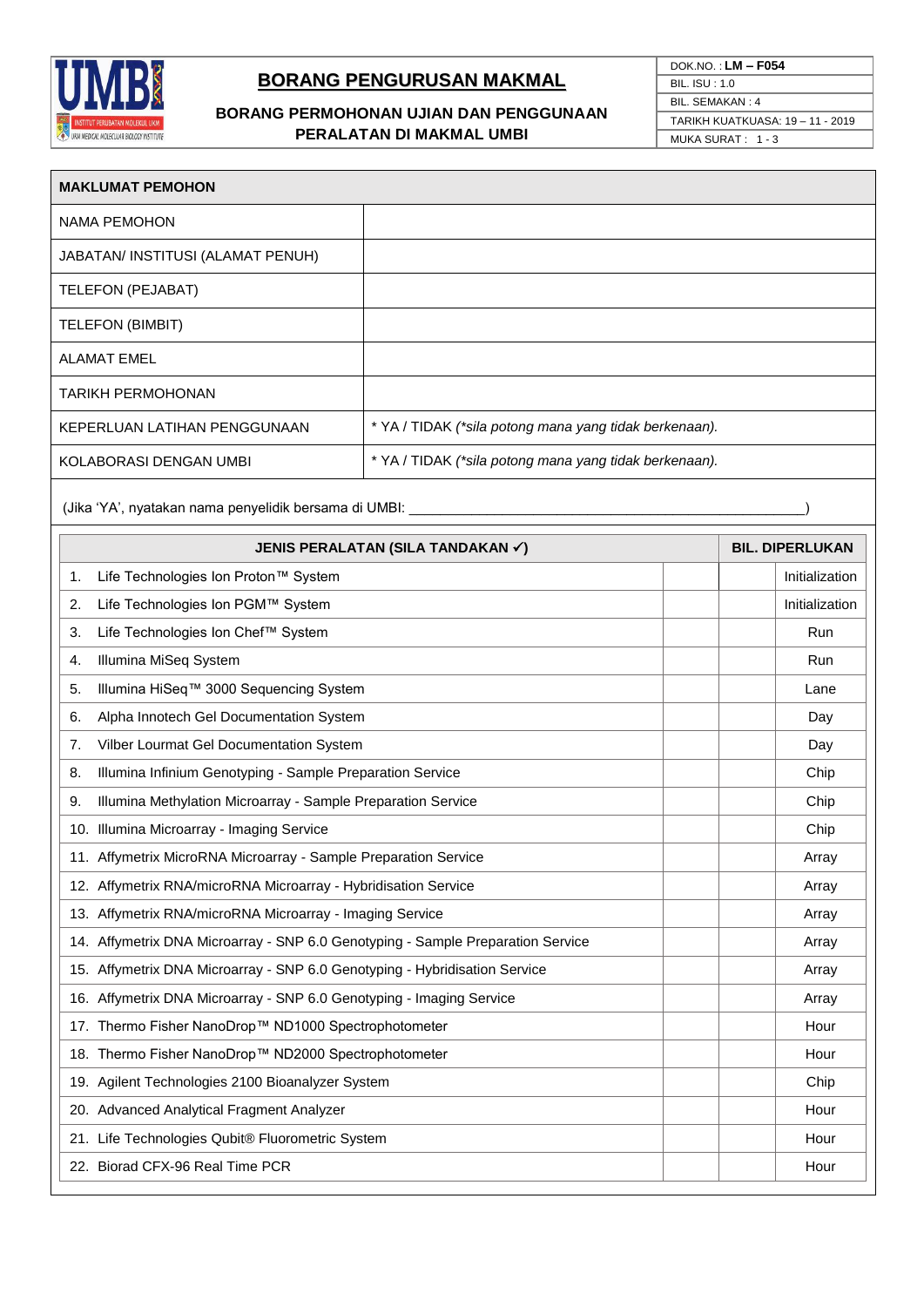

# **BORANG PENGURUSAN MAKMAL**

### **BORANG PERMOHONAN UJIAN DAN PENGGUNAAN PERALATAN DI MAKMAL UMBI**

| DOK.NO.: $LM - F054$             |  |
|----------------------------------|--|
| BIL. $ISU:1.0$                   |  |
| BIL. SEMAKAN: 4                  |  |
| TARIKH KUATKUASA: 19 - 11 - 2019 |  |
| MUKA SURAT: 2 - 3                |  |

| JENIS PERALATAN (SILA TANDAKAN√)                                                                                                                   | <b>BIL, DIPERLUKAN</b> |
|----------------------------------------------------------------------------------------------------------------------------------------------------|------------------------|
| 23. ABI 7500 Fast qPCR System (Real Time PCR)                                                                                                      | Hour                   |
| 24. Life Technologies Veriti 96-Well Thermal Cycler                                                                                                | Hour                   |
| 25. Eppendorf Concentrator Plus                                                                                                                    | Hour                   |
| 26. Droplet Digital PCR                                                                                                                            | Day                    |
| 27. E-Gel iBase Power System                                                                                                                       | Hour                   |
| 28. DNA Electrophoresis                                                                                                                            | Hour                   |
| 29. Automated Tissue Processor                                                                                                                     | Day                    |
| 30. MINICORE® Tissue Arrayer                                                                                                                       | Day                    |
| 31. Leica Cryostat                                                                                                                                 | Day                    |
| 32. Thermo Scientific Shandon™ FINESSE™ ME+ Microtome                                                                                              | Day                    |
| 33. Thermo Scientific HM 340 E Electronic Rotary Microtome                                                                                         | Day                    |
| 34. Shot-gun Protein Identification by Mass Spectrometry Analysis (ABSciex 5600+ Triple<br>TOF Mass Spectrometer with Eksigent NanoLC)             | Test                   |
| 35. Protein identification + quantitation by SWATH Mass Spectrometry Analysis (ABSciex<br>5600+ Triple TOF Mass Spectrometer with Eksigent NanoLC) | Test                   |
| 36. Protein Identification by Mass Spectrometry Analysis (Bruker UltraFleXtreme MALDI-<br><b>TOF Mass Spectrometer)</b>                            | Test                   |
| 37. ChemiDoc MP Imaging System                                                                                                                     | Day                    |
| 38. Beckman Coulter Optima™ XE100 Ultracentrifuge                                                                                                  | Hour                   |
| 39. Molecular Devices Spectramax Luminometer                                                                                                       | 96-Well Plate          |
| 40. Thermo Varioskan Flash Multimode Microplate Reader                                                                                             | 96-Well Plate          |
| 41. Biotek EL800 Microplate Reader (Absorbance only)                                                                                               | 96-Well Plate          |
| 42. PG Instrument UV-VIS Spectrophotometer                                                                                                         | Day                    |
| 43. Labconco Refrigerated Centrifugal Vacuum Evaporator                                                                                            | Run                    |
| 44. BD FACs Verse Flowcytometry (Binding Analysis)                                                                                                 | Hour                   |
| 45. Light microscope                                                                                                                               | Day                    |
| 46. Inverted Microscope                                                                                                                            | Day                    |
| 47. Fluorescent Microscope                                                                                                                         | Day                    |
| 48. Cell Culture Training                                                                                                                          | Training               |
| 49. Cell Culture Facilities (Biosafety Class II cabinet, CO2 incubator, inverted microscope,<br>cell counting equipment)                           | Day                    |
| 50. Benchtop Multipurpose Fixed Angle Centrifuge                                                                                                   | Day                    |
| 51. Biosafety Cabinet                                                                                                                              | Day                    |
| 52. Incubator Shaker                                                                                                                               | Day                    |
| 53. Incubator                                                                                                                                      | Day                    |
| 54. Infectious Diseases Lab (BSL 2 lab) (biosafety cabinet, incubator shaker, incubator,<br>centrifuge and autoclave usage)                        | Day                    |
| 55. C. elegans laboratory (stereomicroscope, incubator and centrifuge usage)                                                                       | Day                    |